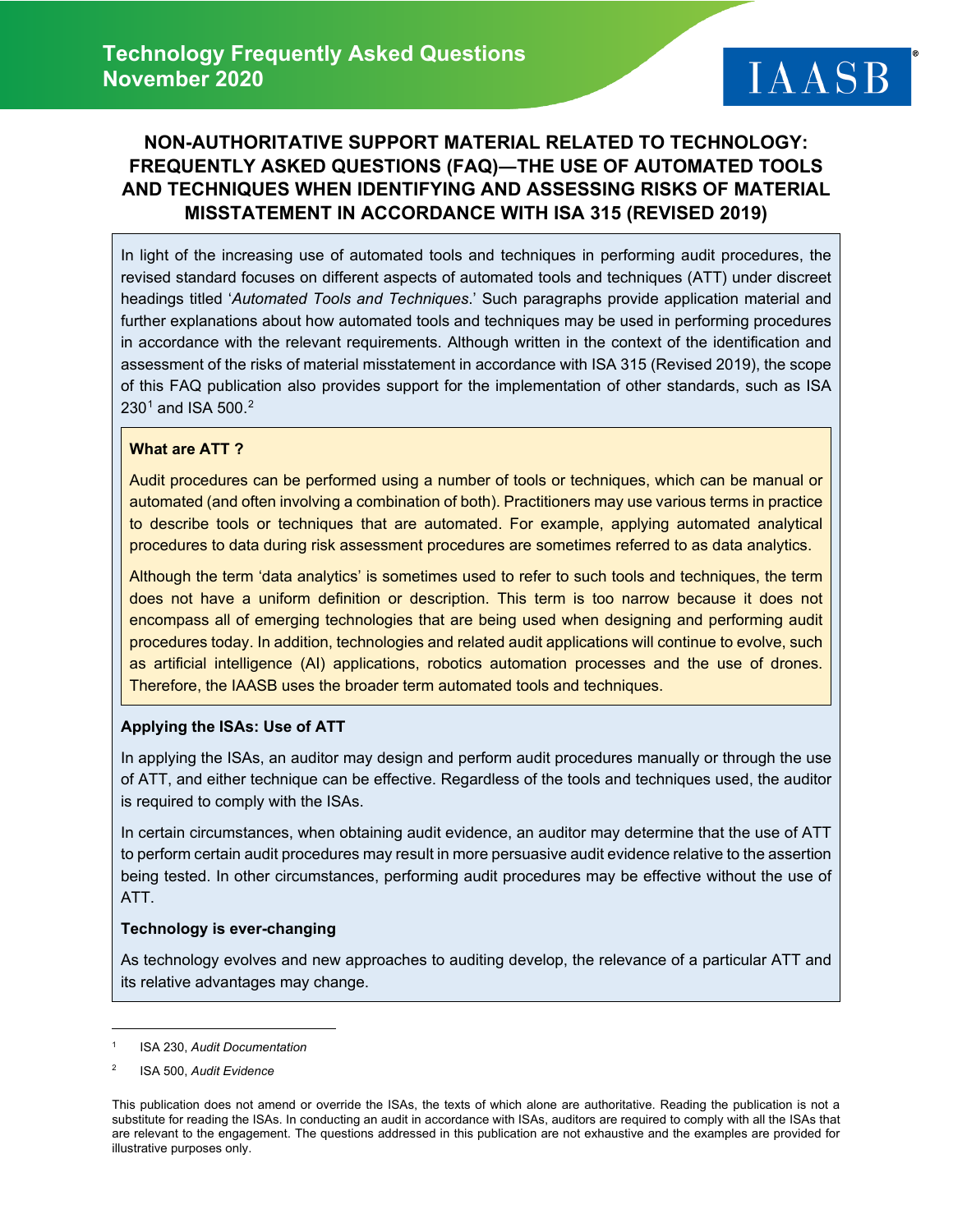### **1. What types of automated tools and techniques could be used in risk assessment procedures?**

Automated tools and techniques, for the purpose of an audit, are IT-enabled processes that involve the automation of methods and procedures, including the analysis of data using modelling and visualization, robotic process automation, artificial intelligence and machine learning, and drone technology to observe or inspect assets.<sup>[3](#page-1-0)</sup> Using such automated tools and techniques can supplement or replace manual or repetitive tasks.

Examples of automated tools and techniques that could be used to perform risk assessment procedures include:

- Data analytics<sup>[4](#page-1-1)</sup>—used to evaluate entire data sets by discovering and analyzing patterns and trends, identifying and investigating unusual items, deviations and anomalies, through the use of, for example, predictive analytics. The auditor can also obtain other useful information from large data sets relevant to the identification and assessment of risks of material misstatement that may not have been as easily visible or obvious through the use of more traditional tools or techniques.
- Robotic process automation (RPA)—the processing of structured data by using a software that automates activities that humans perform, typically repetitive tasks that require minimal judgment. For example, RPA can be used to perform general ledger analysis, such as identifying journal entries that do not balance, are duplicated, are over a defined threshold, or display certain characteristics.
- Artificial intelligence techniques―machine learning technology trained to recognize patterns in vast volumes of data, including unstructured data such as emails, social media, contracts, invoices, images and conference call audio files. Auditors can use artificial intelligence in gathering information from various sources to assist the auditor in identifying risks of material misstatement.

## **2. How can automated tools and techniques be used in performing risk assessment procedures?**

When performing risk assessment procedures in accordance with ISA 315 (Revised 2019), automated tools and techniques can assist the auditor in obtaining their understanding of an entity's business and organizational structure, and in understanding flows of transactions and processing as part of the auditor's procedures to understand the information system.<sup>[5](#page-1-2)</sup>

For example, the auditor may use automated tools or techniques to obtain direct access to, or a digital download from, the databases in the entity's information system that store accounting records of transactions. By applying automated tools or techniques to this information, the auditor may confirm the understanding obtained about how transactions flow through the information system by tracing journal entries, or other digital records related to a particular transaction, or an entire population of transactions,

<span id="page-1-0"></span><sup>3</sup> ISA 315 (Revised 2019), paragraph A35

<span id="page-1-1"></span><sup>4</sup> ISA 315 (Revised 2019), paragraph A31

<span id="page-1-2"></span><sup>5</sup> ISA 315 (Revised 2019), paragraph A57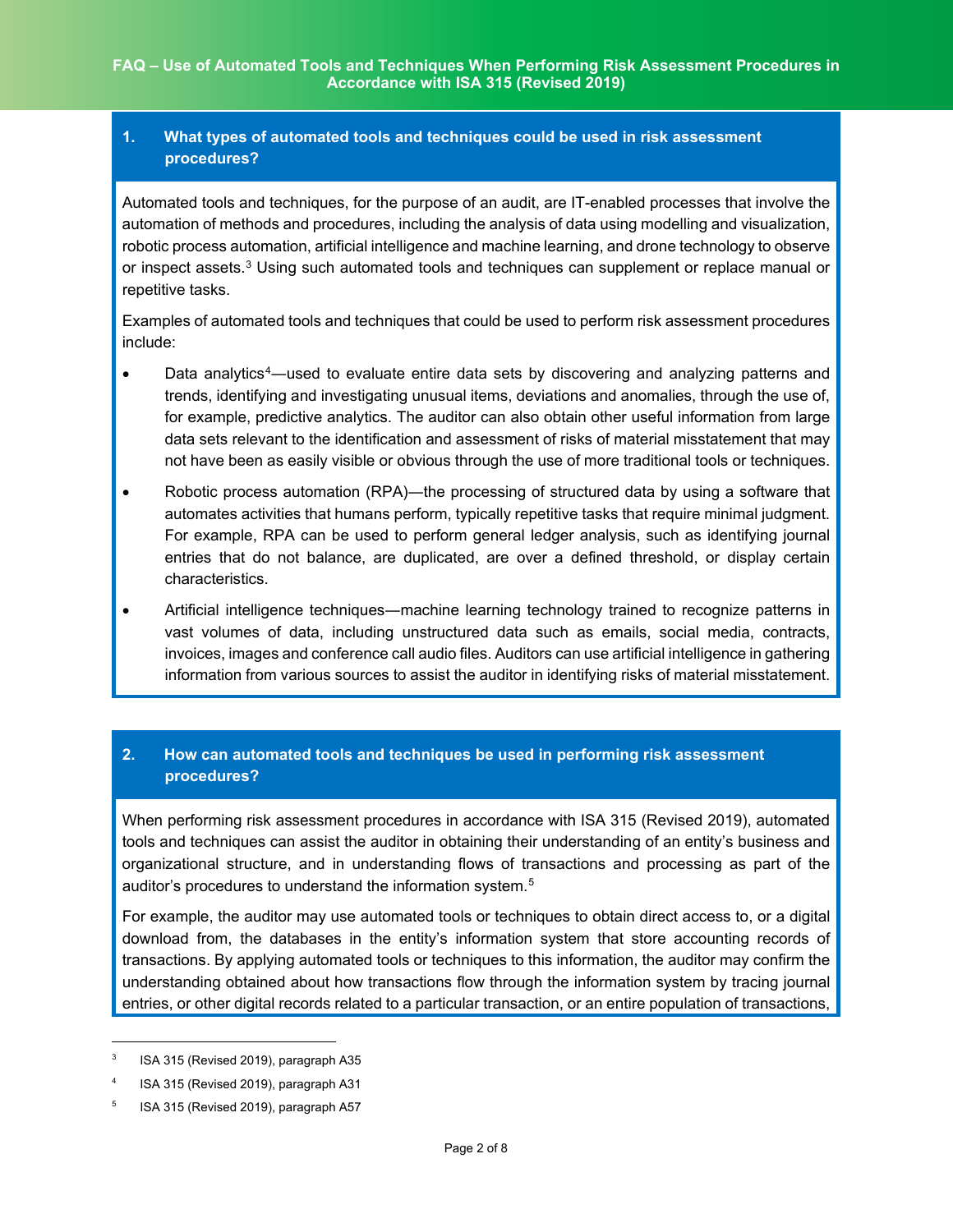from initiation in the accounting records through to recording in the general ledger. Analysis of complete or large sets of transactions may also result in the identification of variations from the normal, or expected, processing procedures for these transactions, which may result in the identification of risks of material misstatement.[6](#page-2-0)

In performing risk assessment procedures, the auditor may take into account a broad variety of information from internal and external sources. In today's business environment, more information is available from external sources and is characterized by being in an electronic or digital format. Information technology (IT) is used extensively to access and process these increasingly vast amounts of information. Using automated tools and techniques, the auditor may therefore perform procedures on these large volumes of data (from the general ledger or sub-ledgers, or other internal or external data).

The use of automated tools and techniques to understand flows of transactions and processing as part of the auditor's procedures to understand the information system may provide information about the entity's organizational structure or those with whom the entity conducts business (e.g., related parties, vendors, customers), $<sup>7</sup>$  $<sup>7</sup>$  $<sup>7</sup>$  and may help demonstrate how audit evidence has been obtained that supports</sup> the basis for the auditor's identification and assessment of risks of material misstatements.

Examples:

| Procedures Required by ISA 315<br><b>(Revised 2019)</b>                                     | <b>Examples</b>                                                                                                                                                                                                           |
|---------------------------------------------------------------------------------------------|---------------------------------------------------------------------------------------------------------------------------------------------------------------------------------------------------------------------------|
| Understanding the entity's<br>information system <sup>8</sup>                               | Using automated tools and techniques to analyze data (e.g.,<br>using visualization techniques) to understand how, when and<br>by whom transactions are initiated, captured and processed.                                 |
|                                                                                             | Process mining on the purchase to pay cycle, which includes<br>visualizing standard transactions versus outliers using the<br>unique elements of a transaction such as transaction ID,<br>date/time and action performed. |
| Understanding the entity's IT<br>environment, including general IT<br>controls <sup>9</sup> | automated tools and techniques to<br>Using<br>analyze<br>authorization settings, configurations and parameter settings<br>in the IT system.                                                                               |

<span id="page-2-0"></span><sup>6</sup> ISA 315 (Revised 2019), paragraph A137

<span id="page-2-1"></span><sup>&</sup>lt;sup>7</sup> ISA 315 (Revised 2019), paragraph A57

<span id="page-2-2"></span> $8$  ISA 315 (Revised 2019), paragraph 25 (a)

<span id="page-2-3"></span><sup>9</sup> ISA 315 (Revised 2019), paragraph 25(a)(iv)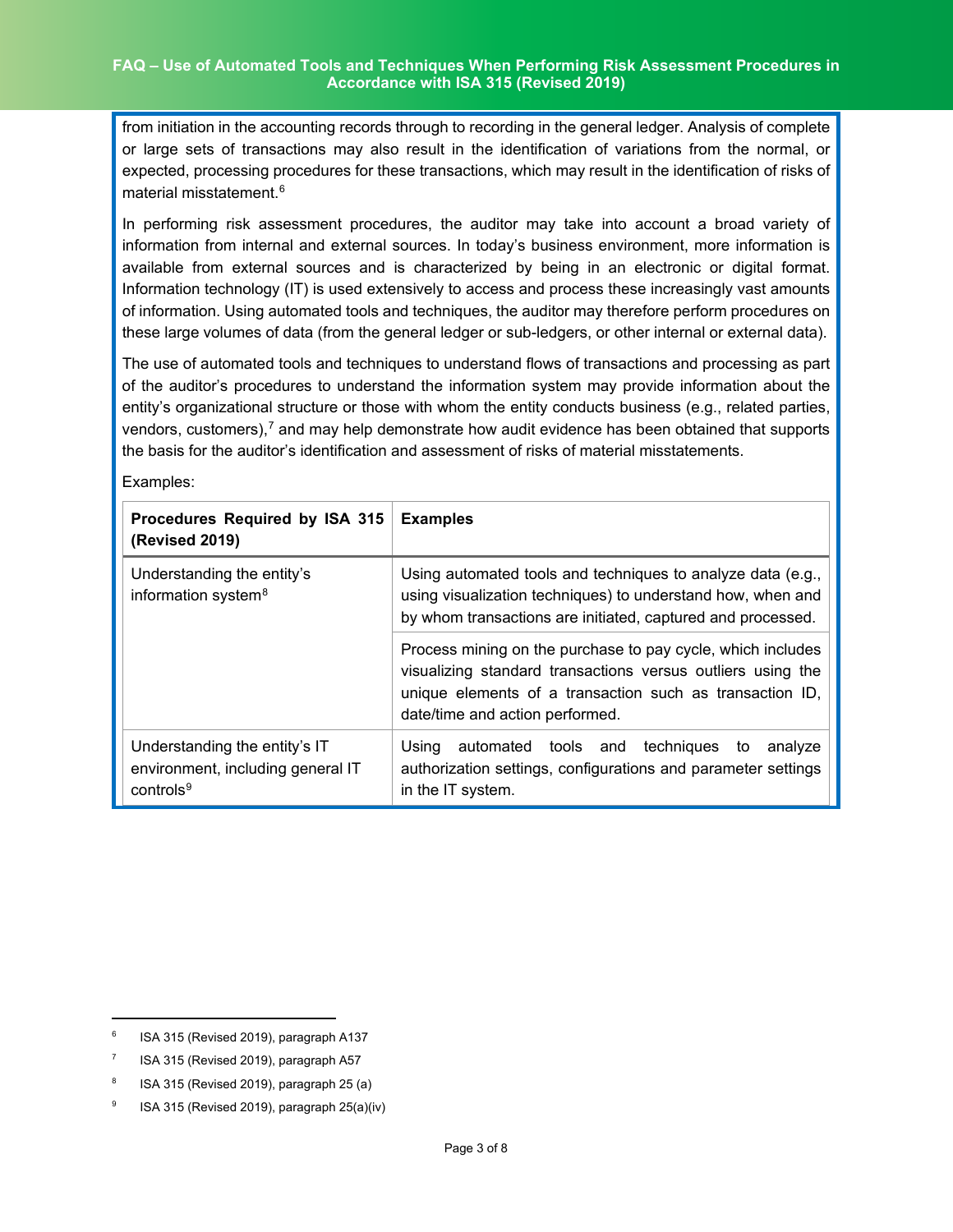#### **FAQ – Use of Automated Tools and Techniques When Performing Risk Assessment Procedures in Accordance with ISA 315 (Revised 2019)**

| Understanding controls over the<br>entity's journal entries <sup>10</sup>                    | Analyzing how journal entries are initiated, recorded and<br>processed in the general ledger or sub-ledgers.<br>Analyzing which journal entries are manual vs system-<br>generated in order to focus more on the manual sources/non-<br>recurring/non-standard journal entries where controls might<br>be more easily overridden, including identifying journal entries<br>where there may be an increased risk of fraud due to<br>management override (e.g., journal entries made by a<br>member of management or personnel other than who would<br>be expected to make such entries).                                                                                                                               |
|----------------------------------------------------------------------------------------------|-----------------------------------------------------------------------------------------------------------------------------------------------------------------------------------------------------------------------------------------------------------------------------------------------------------------------------------------------------------------------------------------------------------------------------------------------------------------------------------------------------------------------------------------------------------------------------------------------------------------------------------------------------------------------------------------------------------------------|
| Identifying significant classes of<br>transactions, account balances and<br>disclosures $11$ | An entire population of transactions may be analyzed to<br>understand their nature, source, size and volume. By applying<br>automated techniques, the auditor may, for example, identify<br>that an account with a zero balance at period end was<br>comprised of numerous offsetting transactions and journal<br>entries occurring during the period, indicating that the account<br>balance or class of transactions may be significant (e.g., a<br>payroll clearing account). This same payroll clearing account<br>may also identify expense reimbursements to management<br>(and other employees), which could be a significant disclosure<br>due to these payments being made to related parties. <sup>12</sup> |

**3. How can automated tools and techniques be used to support the auditor's exercise of professional skepticism when performing risk assessment procedures? Are there any special considerations to demonstrate the exercise of professional skepticism when using automated tools and techniques?**

ISA 200[13](#page-3-3) requires the auditor to plan and perform an audit with professional skepticism recognizing that circumstances may exist that cause the financial statements to be materially misstated. Professional skepticism is an attitude that includes a questioning mind, being alert to conditions which may indicate possible misstatement due to error or fraud, and a critical assessment of evidence. <sup>[14](#page-3-4)</sup>

With the advancement of technology and the tools used to perform audit procedures, and access to more information from a wide array of data, including from varying sources, the auditor's ability to critically assess audit evidence gathered when identifying and assessing the risks of material misstatement may be improved.

<span id="page-3-0"></span><sup>10</sup> ISA 315 (Revised 2019), paragraph 26(a)(ii). Also see example in ISA 315 (Revised 2019), paragraph A161

<span id="page-3-1"></span><sup>11</sup> ISA 315 (Revised 2019), paragraph 29

<span id="page-3-2"></span><sup>12</sup> ISA 315 (Revised 2019), paragraph A203

<span id="page-3-3"></span><sup>13</sup> ISA 200, *Overall Objectives of the Independent Auditor and the Conduct of an Audit in Accordance with International Standards on Auditing*, paragraph 15

<span id="page-3-4"></span> $14$  ISA 200, paragraph 13(I)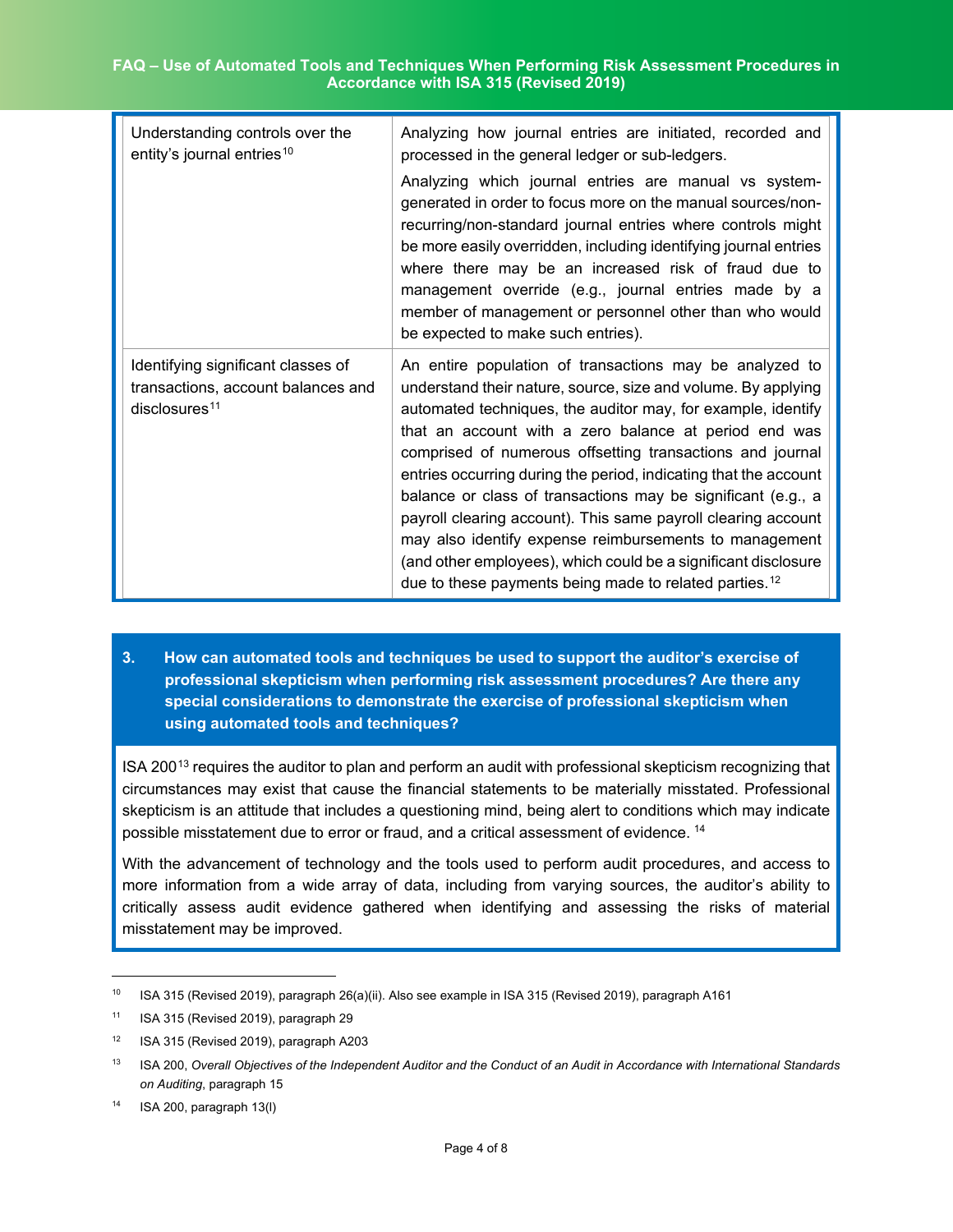For example, procedures performed using automated tools and techniques may be used to analyze data to identify patterns, correlations and fluctuations in relation to financial information produced by the entity. In performing this analysis using automated tools and techniques for the purpose of identifying or assessing risks of material misstatement, the auditor may also be alerted to audit evidence from the analysis that is not biased towards corroborating the existence of the risks of material misstatement or that may be contradictory to the existence of such risks.<sup>[15](#page-4-0)</sup>

Areas where access to a wide array of data, including from varying sources, may enhance the auditor's ability to identify and assess risks of material misstatement (with the exercise of appropriate professional skepticism) may include:

- Obtaining and analyzing data obtained from varying sources when considering the entity's ability to continue as a going concern, including whether such analysis corroborates or contradicts management's assessment.
- Using different sources of underlying data when auditing complex valuations.
- Using artificial Intelligence (machine learning) to base outcomes on data input and compared to outcomes produced by management, which may help reduce the risk of confirmation or anchoring bias, [16](#page-4-1) and assist with an enhanced identification of risks of material misstatement.

However, as technology continues to change, it is important to avoid being overconfident in the use of automated tools and techniques, or over relying on the outputs of such tools and techniques. As powerful as these tools may be, they are not a substitute for the auditor's knowledge and professional judgment. Further, although the auditor may have access to a wide array of data, including from varying sources (i.e., increased quantity), the exercise of professional skepticism is still necessary to critically assess both the quality and reliability of the data as well as the outputs from using automated tools and techniques.

For example, the use of judgment and the exercise of professional skepticism is still needed to consider the relevance and reliability of the information (or the outputs from the automated tool or technique) to be used as audit evidence (i.e., the quality of audit evidence being produced), as well as the questioning of contradictory audit evidence obtained. [17](#page-4-2)

Demonstrating the exercise of professional skepticism when using automated tools and techniques is no different to demonstrating how professional skepticism is exercised when performing other types of audit procedures. ISA 315 (Revised (2019) explains that documentation of various matters required by the standard may provide evidence of the auditor's exercise of professional skepticism. This includes, for example, documenting how the procedure was performed and how the audit evidence from the risk assessment procedure was evaluated, including documenting any professional judgments made.<sup>[18](#page-4-3)</sup>

<span id="page-4-0"></span><sup>&</sup>lt;sup>15</sup> ISA 315 (Revised 2019), paragraph A12

<span id="page-4-1"></span><sup>&</sup>lt;sup>16</sup> Confirmation bias is the potential tendency for an auditor to put more weight on information that is consistent with their initial beliefs or preferences. Anchoring bias is the potential tendency to make assessments by starting from an initial numerical value and then adjusting insufficiently away from that initial value in forming a final judgment. *Source: [https://www.thecaq.org/wp](https://www.thecaq.org/wp-content/uploads/2019/03/professional-judgment-resource.pdf)[content/uploads/2019/03/professional-judgment-resource.pdf](https://www.thecaq.org/wp-content/uploads/2019/03/professional-judgment-resource.pdf)*

<span id="page-4-2"></span><sup>17</sup> ISA 500, paragraph 7

<span id="page-4-3"></span><sup>18</sup> ISA 315 (Revised), paragraph A238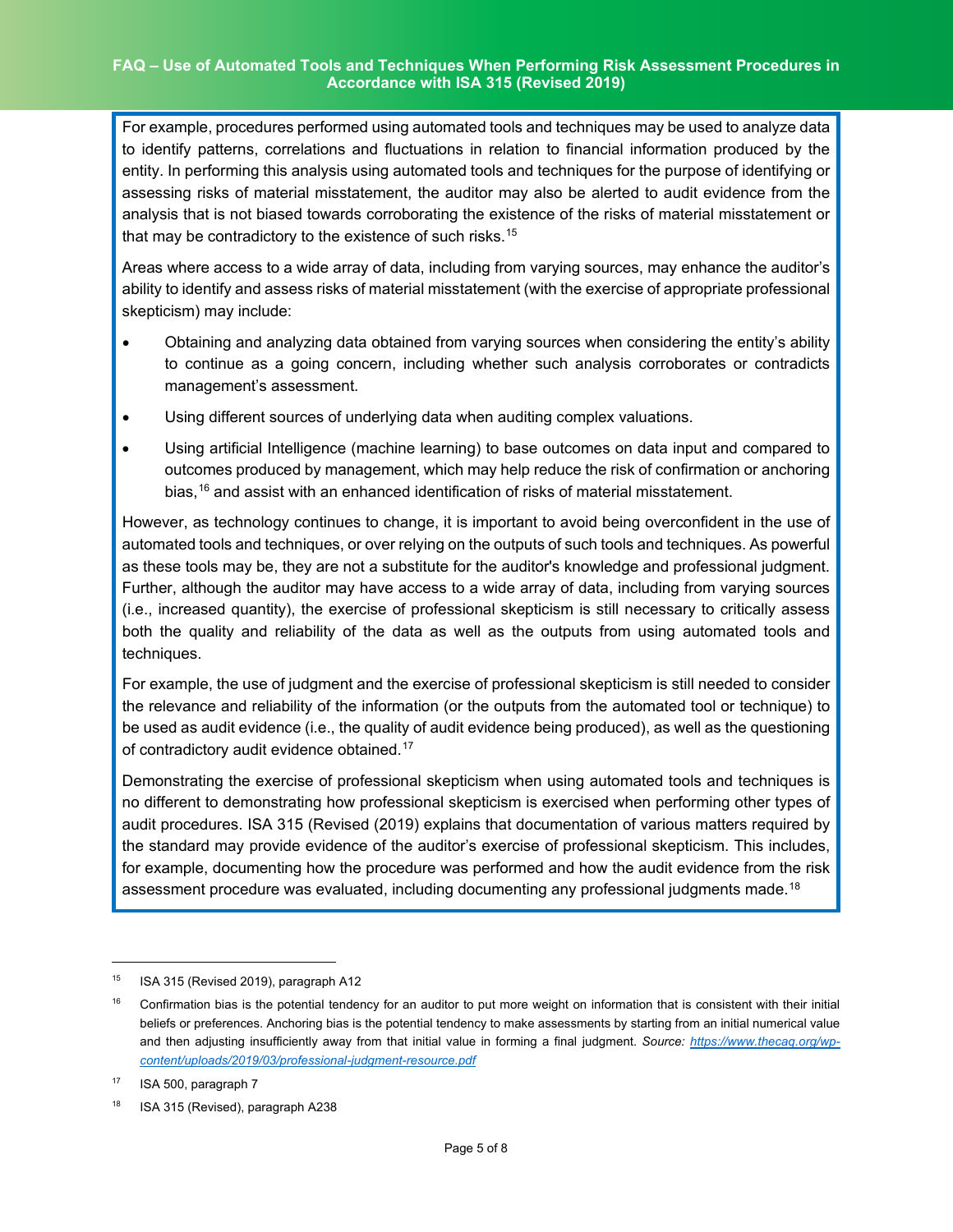### **4. How can automated tools and techniques be helpful when the auditor is considering the inherent risk factors in the identification and assessment of risks of material misstatement?**

Automated tools and techniques may provide auditors with an opportunity to more effectively review and analyze larger data sets and consider information from a variety of sources. In doing so, the auditor may obtain unique insights about the data or information, such as a deeper understanding about the characteristics or composition of the population. This understanding may help identify events or conditions that affect the susceptibility to misstatement of a class or transaction, account balance or disclosure, or provide more information for supporting the basis for the auditor's assessment of the identified risks.

For example, an account balance may comprise many potential data sources, with different characteristics, and the processing of that data may involve many interrelated steps. Using automated tools and techniques to analyze such data (for example through visualization techniques) may highlight certain trends, patterns or even anomalies that could be indicative of inherent risk to varying degrees. Examples of such analyses or techniques may include:<sup>[19](#page-5-0)</sup>

- Analyzing the payroll ledger, which may reveal unusual or unexpected activity in processing the data (management bias or fraud).
- Reviewing large volumes of daily investment security pricing data that may reveal the significance of the price volatility, which may assist the auditor in determining where on the spectrum of inherent risk the identified risk is assessed(i.e., taking into account the inherent risk factors of change and uncertainty in assessing inherent risk).
- Examining the data used in a share-based payment valuation calculation may identify various sources with different characteristics or the application of sophisticated algorithms used for the calculation (indicating a higher susceptibility to misstatement because of complexity).
- Comparison of individuals authorized to initiate or approve journal entries to persons actually recording journal entries may reveal susceptibility to misstatement due to fraud (management bias or other fraud risk factors).
- Analyzing transaction details at period end may identify unusual activity, which may reveal susceptibility to misstatement due to fraud (management bias or other fraud risk factors).
- Process mapping of an entire class of transactions for a period may provide insight into the complexity involved with processing such transactions (indicating a higher susceptibility to misstatement because of complexity).

<span id="page-5-0"></span><sup>19</sup> The examples include analytical procedures in the context of risk assessment procedures. ISA 520, *Analytical Procedures*, sets out requirements and application material when the auditor is performing analytical procedures, for whatever purpose.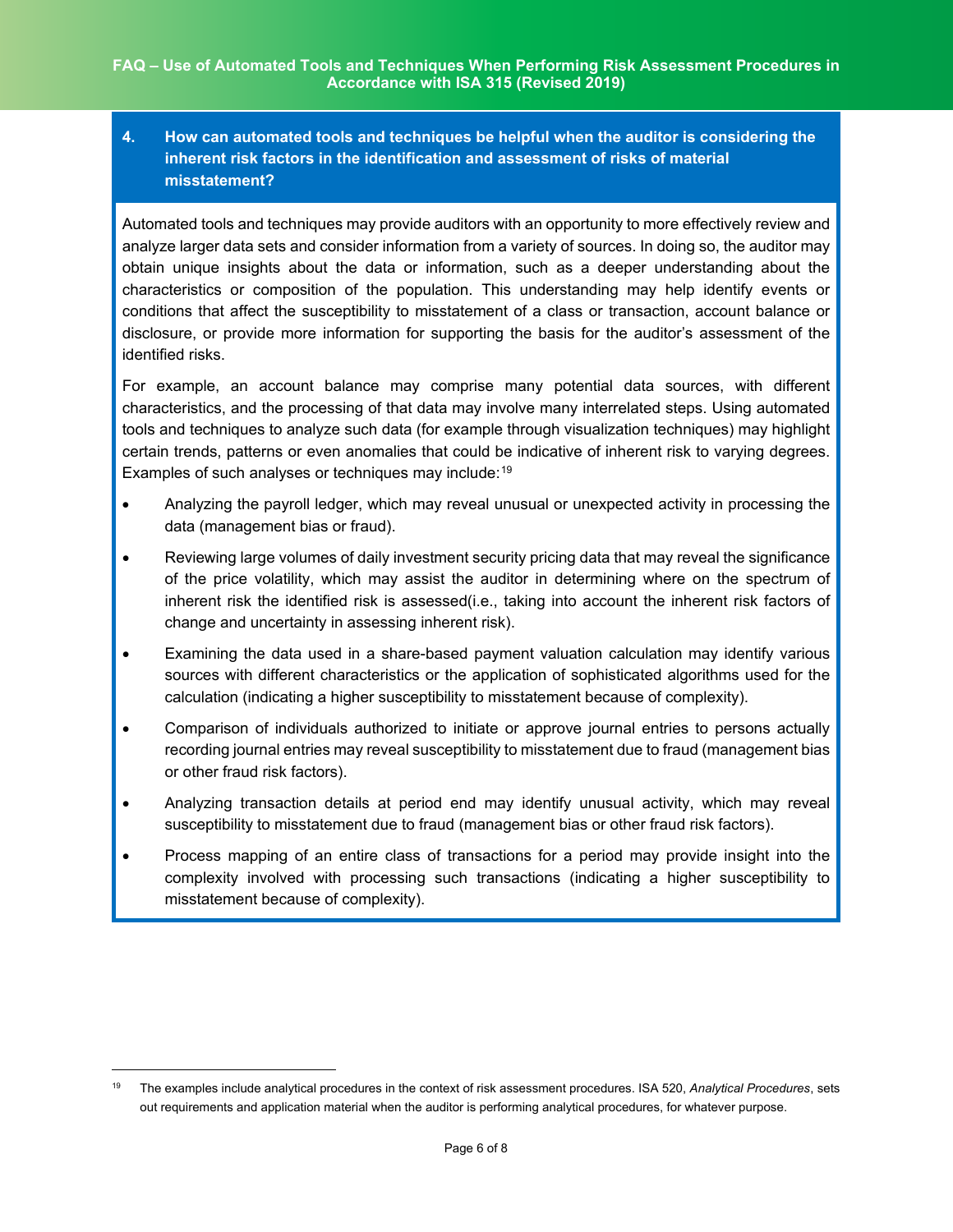### **5. What are the auditor's considerations regarding the use of machine learning or artificial intelligence by the entity when performing risk assessment procedures?**

Artificial intelligence (AI) and machine learning technology, in the simplest terms, is technology that replicates the thinking and actions of humans through use of algorithms programmed in software. When AI or machine learning is used by the entity, the objectives of the auditor's risk assessment (as compared to the risk assessment when such technology is not used by the entity) do not change. For example, in a non-AI environment, the auditor may make inquiries of entity personnel responsible for making decisions related to the processing of transactions. In this setting, the auditor would inquire about factors considered by the decision maker, data used in forming the decision, and so on, and determine further risk assessment procedures based on the answers to those inquiries.

In an AI (machine learning) environment, the auditor would be interested in obtaining the same information (i.e., factors and data used in forming the action taken through AI). However, the auditor may need to consider the algorithms embedded in, and the learning by the AI as a complement to the human thinking and decision-making process. As such, the auditor's understanding of how the creation and modification of the algorithms operating are controlled and maintained may be important.

### **6. What are the considerations in documenting the auditor's use of automated tools and techniques in performing risk assessment procedures?**

ISA  $230^{20}$  $230^{20}$  $230^{20}$  does not differentiate between the use of manual or automated audit procedures with respect to what is required to be documented. When using automated tools and techniques in performing risk assessment procedures, the auditor complies with relevant documentation requirements in paragraphs 8 and 9 of ISA 230, as well as those set out in paragraph 38 of ISA 315 (Revised 2019) [Also see Audit Staff Alert, *Audit Documentation When Using Automated Tools and Techniques*, which sets out matters for auditor consideration in relation to audit documentation.]

#### **Follow us on social media to keep up to speed on the changes in our standards and how these changes may affect you** <u>lin</u>

<span id="page-6-0"></span><sup>20</sup> ISA 230, *Audit Documentation*